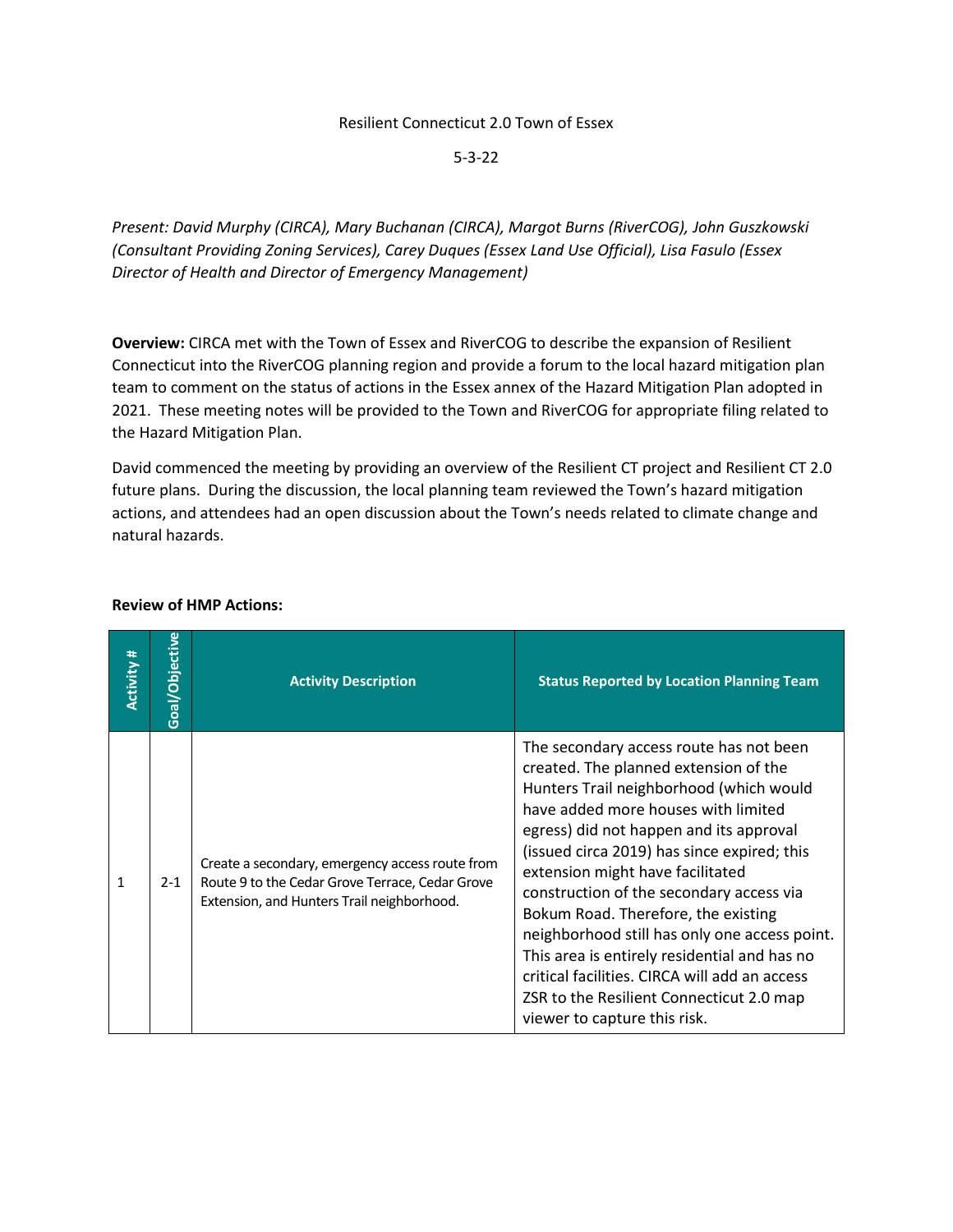| <b>Activity #</b> | Goal/Objective | <b>Activity Description</b>                                                                                                                                                                                                                                                                                                                                                                                                                                                     | <b>Status Reported by Location Planning Team</b>                                                                                                                                                                                                                                                                                                                                                                                                                                                                                                                                                                                                                                                                                                                           |
|-------------------|----------------|---------------------------------------------------------------------------------------------------------------------------------------------------------------------------------------------------------------------------------------------------------------------------------------------------------------------------------------------------------------------------------------------------------------------------------------------------------------------------------|----------------------------------------------------------------------------------------------------------------------------------------------------------------------------------------------------------------------------------------------------------------------------------------------------------------------------------------------------------------------------------------------------------------------------------------------------------------------------------------------------------------------------------------------------------------------------------------------------------------------------------------------------------------------------------------------------------------------------------------------------------------------------|
| $\overline{2}$    | $2 - 1$        | Create a secondary, emergency access route to<br><b>Woodland Drive</b>                                                                                                                                                                                                                                                                                                                                                                                                          | The secondary access route has not been<br>created. A potential pedestrian path was<br>considered to reach the school, and this<br>could have led to a secondary access on the<br>school side of the neighborhood. The land is<br>very steep here. CIRCA will add an access<br>ZSR to the Resilient Connecticut 2.0 map<br>viewer to capture this risk.                                                                                                                                                                                                                                                                                                                                                                                                                    |
| 3                 | $2 - 1$        | Collaborate with residents of Architect Hill to<br>identify an acceptable method of improving the<br>neighborhood's supply of firefighting water<br>(such as installation of underground water<br>tanks). Implement the identified solution.                                                                                                                                                                                                                                    | No progress on the Architect Hill concern.<br>More broadly, there have been no water<br>main extensions since the HMP plan was<br>written. The water main between<br>Centerbrook and Ivoryton is being replaced,<br>but not extended.                                                                                                                                                                                                                                                                                                                                                                                                                                                                                                                                      |
| 4                 | $1 - 1$        | Develop a technical assistance and incentive<br>program to help Essex residents with private<br>drinking water wells improve the quality and<br>reliability of those wells, especially under<br>drought conditions.                                                                                                                                                                                                                                                             | No progress.                                                                                                                                                                                                                                                                                                                                                                                                                                                                                                                                                                                                                                                                                                                                                               |
| 5                 | $1 - 1$        | Develop a plan for improving the emergency<br>sheltering capabilities of Essex. Factors to<br>consider include capacity, access, and pet<br>sheltering. Plan may include establishing a<br>backup emergency shelter located within Essex,<br>which can support residents if the John<br>Winthrop Middle School Regional Shelter in<br>Deep River is inaccessible. Possible options for<br>local sheltering include the Town Hall, Public<br>Library, or Essex Elementary School | An official plan has not been developed, but<br>the town hall can serve as a temporary<br>shelter if the official shelter (John Winthrop<br>Middle School in Deep River) is inaccessible.<br>The town hall has a generator, a shower,<br>and communications technology. This<br>provides temporary sheltering capacity but<br>the town hall would not be intended as a<br>longer-term shelter. The Town Hall can,<br>however, be used as a cooling site.<br>John Winthrop was activated as a shelter<br>during one of the storms in 2021, and was<br>used to provide grab-and-go meals, charging<br>stations, and water. There was not a need<br>for shelter during the 2020 and 2021 storms<br>because no dwellings were impacted and<br>residents could shelter at home. |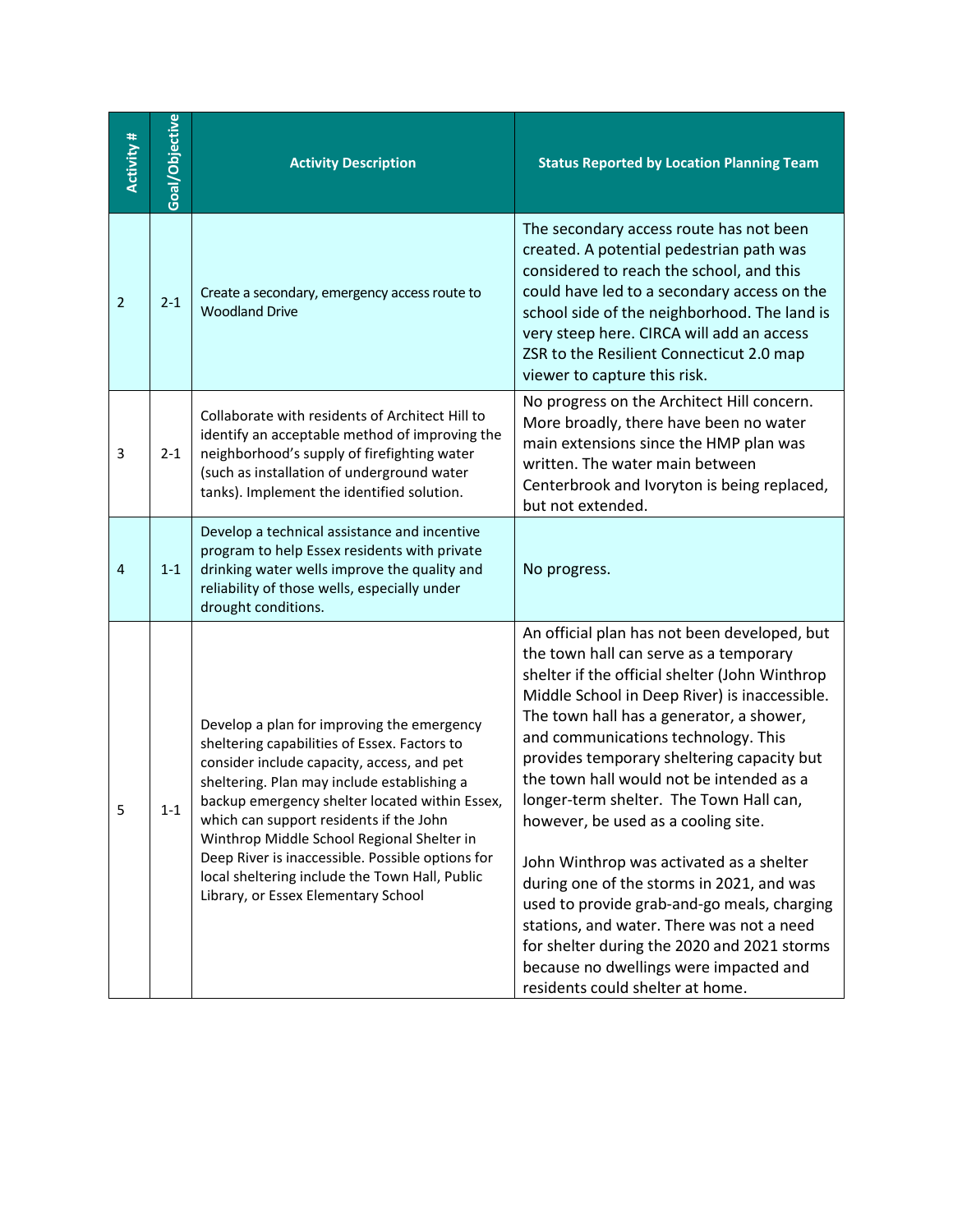| <b>Activity#</b> | Goal/Objective | <b>Activity Description</b>                                                                                                                                                                                                                                                                                                                                        | <b>Status Reported by Location Planning Team</b>                                                                                                                                                                                                                                                                                                                                                                                                                                                                                                                                                                                                                                                                                                                              |
|------------------|----------------|--------------------------------------------------------------------------------------------------------------------------------------------------------------------------------------------------------------------------------------------------------------------------------------------------------------------------------------------------------------------|-------------------------------------------------------------------------------------------------------------------------------------------------------------------------------------------------------------------------------------------------------------------------------------------------------------------------------------------------------------------------------------------------------------------------------------------------------------------------------------------------------------------------------------------------------------------------------------------------------------------------------------------------------------------------------------------------------------------------------------------------------------------------------|
| 6                | $2 - 1$        | Perform an assessment and alternatives<br>analysis of the (Old) Deep River Road, River<br>Road, Dennison Road, and Pond Meadow Road<br>bridges over the Falls River to determine what<br>work needs to be done to mitigate the risk of<br>flooding or washout at those sites and maintain<br>traffic flow for access and egress during and<br>following disasters. | This is an ongoing discussion. The town is<br>moving forward on replacing the bridge on<br>River Road. The bridge on Old Deep River<br>Road is likely the next one to be replaced<br>and the town is pursuing state programs to<br>support this. Most of the planned<br>replacements would likely be in-kind and<br>would not increase the size of the bridge.<br>The Pond Meadow Bridge would likely be<br>increased in size when replaced because the<br>existing bridge was itself a repair and<br>intended to be temporary.                                                                                                                                                                                                                                               |
| 7                | $2 - 1$        | Acquire a portable generator to be stationed at<br>the Essex Public Works Facility.                                                                                                                                                                                                                                                                                | Status unknown; follow-up with Public<br>Works Director Ryan Welch.                                                                                                                                                                                                                                                                                                                                                                                                                                                                                                                                                                                                                                                                                                           |
| 8                | $2 - 1$        | Increase the amount of emergency fuel<br>available in Essex by either increasing long-term<br>storage or arranging for emergency supplies to<br>be placed on standby prior to forecast storms.                                                                                                                                                                     | Status unknown; follow-up with Public<br>Works Director Ryan Welch. None of the five<br>gas stations in town (all private entities)<br>have generators. Lisa noted that some<br>Town officials would like the gas stations to<br>have some standby power capacity so they<br>could be used during outages.                                                                                                                                                                                                                                                                                                                                                                                                                                                                    |
| 9                | $3-1$          | Conduct a coastal risk and vulnerability analysis<br>or study to identify potential impacts of<br>shoreline change (and the effects of sea level<br>rise on those dynamics) along the tidal<br><b>Connecticut River in Essex</b>                                                                                                                                   | No new analysis has been conducted, but<br>the town has reviewed the existing<br>resources on sea level rise. The Ferry Street<br>area experiences consistent but temporary<br>flooding as noted in CIRCA's memo prepared<br>for the Town several months ago. This is<br>reportedly most significant during storm<br>events and during very high tides, but<br>recovery after a storm or high tide does not<br>take long. There are bulkheads protecting<br>some of the water-dependent facilities along<br>the river such as marinas and boat yards.<br>There is some concern about septic systems<br>close to the river. One property in the Ferry<br>Street area recently required a septic repair.<br>Expansion of riverside facilities is limited by<br>septic capacity. |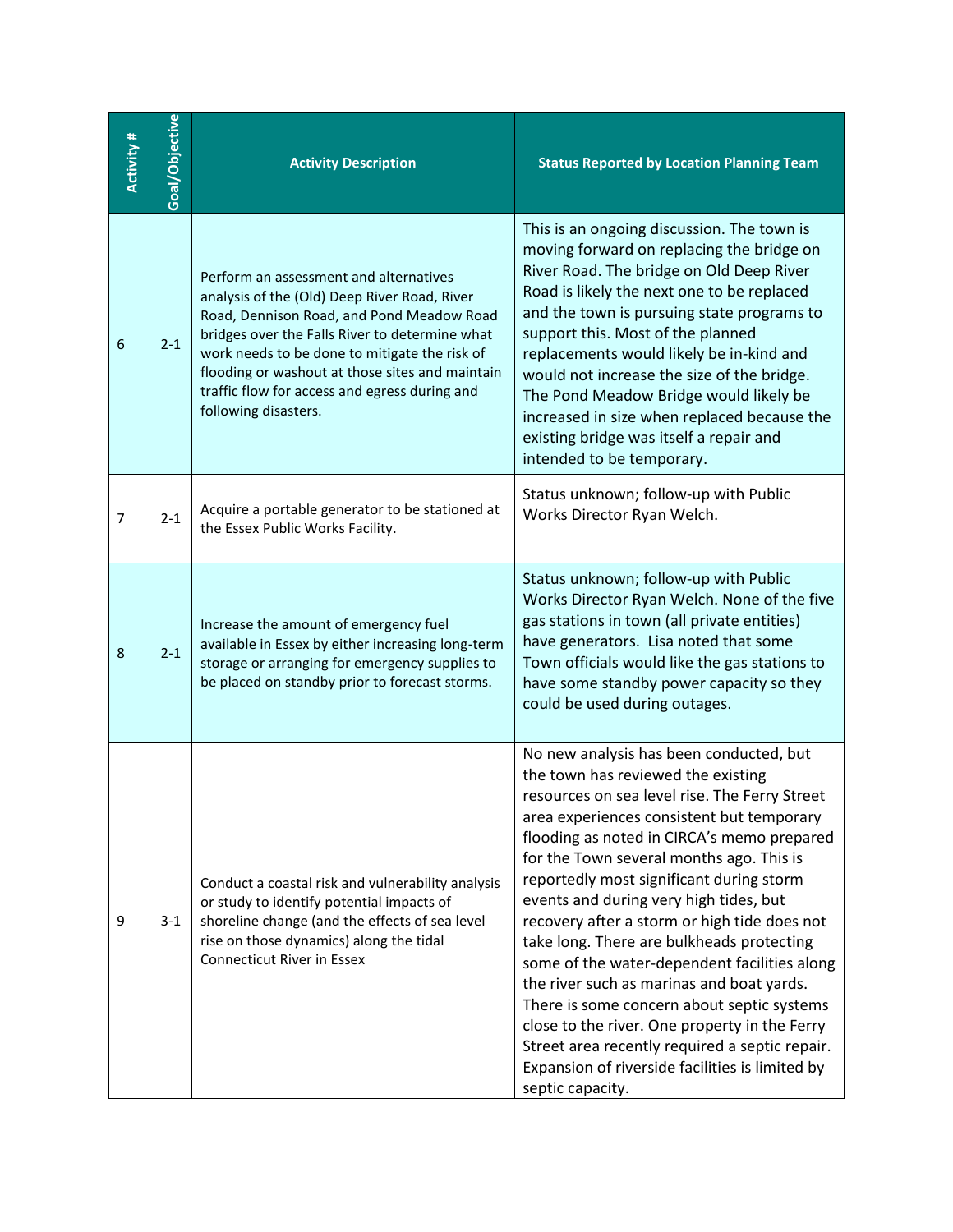| <b>Activity#</b> | Goal/Objective | <b>Activity Description</b>                                                                                                                                                                                                                                                                                           | <b>Status Reported by Location Planning Team</b>                                                                                                                                                                                                                                                                                                                                                                             |
|------------------|----------------|-----------------------------------------------------------------------------------------------------------------------------------------------------------------------------------------------------------------------------------------------------------------------------------------------------------------------|------------------------------------------------------------------------------------------------------------------------------------------------------------------------------------------------------------------------------------------------------------------------------------------------------------------------------------------------------------------------------------------------------------------------------|
| 10               | $2 - 1$        | Perform drainage improvements on roads<br>known to become icy due to water seepage<br>during the winter season                                                                                                                                                                                                        | Status unknown; follow-up with Public<br>Works Director Ryan Welch. There are a few<br>isolated streets in town with groundwater<br>drainage issues that then result in water on<br>the roadways.                                                                                                                                                                                                                            |
| 11               | $1 - 1$        | Work with private owners of Class B and C dams<br>to complete Emergency Action Plans for their<br>dams. Ensure that EAPs are on file with<br>pertinent town departments.                                                                                                                                              | The town engineer has confirmed that the<br>Bushy Hill dam is believed well-constructed<br>and compliant with the dam maintenance<br>requirements. There are other smaller dams<br>at the end of Dennison and on North Winds;<br>these landowners are believed in<br>compliance with the inspection schedule.<br>David asked if EAPs are on file for the Class B<br>and C dams, and follow-up is needed to<br>check on this. |
| 12               | $1 - 1$        | Incorporate hazard mitigation standards and<br>considerations into the ongoing overhaul of the<br>Town's Zoning Regulations.                                                                                                                                                                                          | No progress has been necessary here. There<br>have been no related changes in the zoning<br>regulations.                                                                                                                                                                                                                                                                                                                     |
| 13               | $3-1$          | Conduct a direct outreach campaign to owners<br>of Repetitive Loss and Severe Repetitive Loss<br>properties informing them of mitigation options<br>including elevation, relocation, and acquisition.<br>Include information about funding and<br>technical assistance from municipal, state, and<br>federal sources. | No progress here. There are only a few RL<br>properties.                                                                                                                                                                                                                                                                                                                                                                     |
| 14               | $3-1$          | Complete creation of back-ups of existing<br>electronic records, including geographic<br>information system (GIS) data, and establish a<br>protocol or process for continual data back-up.<br>Digitize all paper records as back up for their<br>preservation.                                                        | This is underway.                                                                                                                                                                                                                                                                                                                                                                                                            |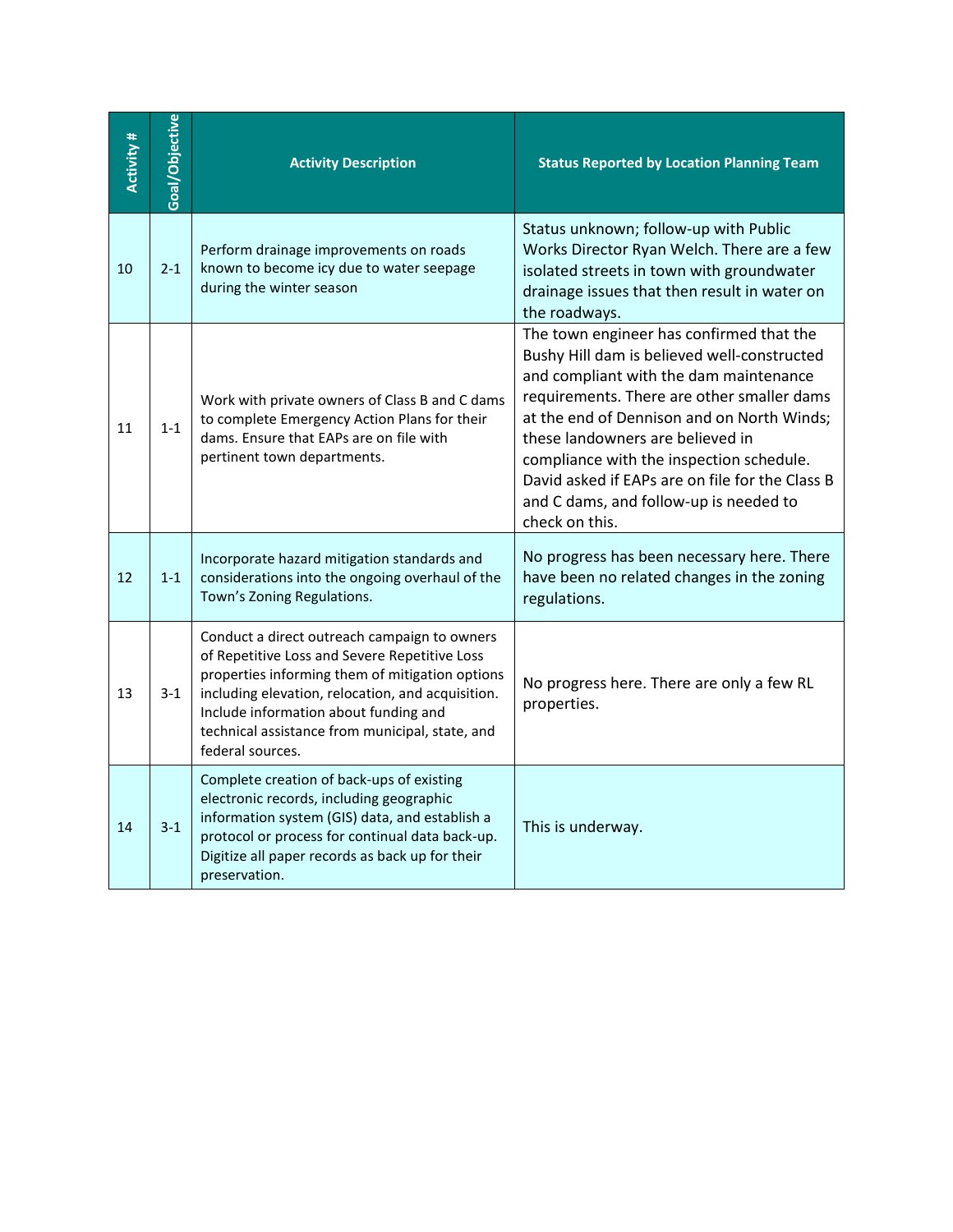| Activity # | Goal/Objective | <b>Activity Description</b>                                                                                                                                                                                                                                                                                                                                                                                                                                                                                                                                      | <b>Status Reported by Location Planning Team</b>                                                                                                                                                                                                                                                                                                                                                    |
|------------|----------------|------------------------------------------------------------------------------------------------------------------------------------------------------------------------------------------------------------------------------------------------------------------------------------------------------------------------------------------------------------------------------------------------------------------------------------------------------------------------------------------------------------------------------------------------------------------|-----------------------------------------------------------------------------------------------------------------------------------------------------------------------------------------------------------------------------------------------------------------------------------------------------------------------------------------------------------------------------------------------------|
| 15         | $3 - 1$        | Develop a written annual schedule for natural<br>hazard public education and outreach efforts<br>through the Town website, social media outlets,<br>mailers, in-person outlets, neighborhood<br>associations, and other media, to ensure<br>consistent and long-term public education<br>programs. Education should include information<br>on sheltering locations, private property owner<br>mitigation action options, techniques for<br>homeowner self-inspection, hazard insurance,<br>and geographic distributions of natural hazard<br>risk zones in Town. | No progress here.                                                                                                                                                                                                                                                                                                                                                                                   |
| 16         | $1 - 1$        | Develop an emergency plan for private boat<br>owners to relocate and store boats during flood<br>and hurricane events.                                                                                                                                                                                                                                                                                                                                                                                                                                           | The town is currently drafting a revision to<br>the harbor management plan, and there is<br>some language in this about planning for<br>coordination and cooperation during natural<br>hazard events. One of the action items in<br>the upcoming harbor management plan is to<br>strengthen this capacity. Therefore, progress<br>is likely.                                                        |
| 17         | $2 - 1$        | Implement mapping and monitoring of catch<br>basins, storm water outfalls and related<br>infrastructure.                                                                                                                                                                                                                                                                                                                                                                                                                                                         | There is a consultant working on this in<br>collaboration with the Town. The catch<br>basins are completely mapped, but outfalls<br>are not yet mapped. A third of the town's<br>catch basins are cleared each year; the areas<br>of town that have frequent sediment in the<br>catch basins are maintained more<br>frequently. All the activities are recorded.<br>This action is mostly complete. |

## **Open Discussion:**

- David asked if the commercial/industrial park has experienced any flooding or other unique climate-driven challenges. The Town responded that there have been no reported flooding issues related to the industrial park. John noted that "9 Town Transit" is located in this industrial park, and David noted that this facility would be considered a critical or essential facility as *Resilient Connecticut 2.0* progresses. Margot explained that 9 Town Transit is merging with Middletown Area Transit later this year.
- The town submitted a NFWF ECRF application for the Thatchbed Island project in February 2022 and plans to submit an application under the standard NFWF coastal resilience application cycle